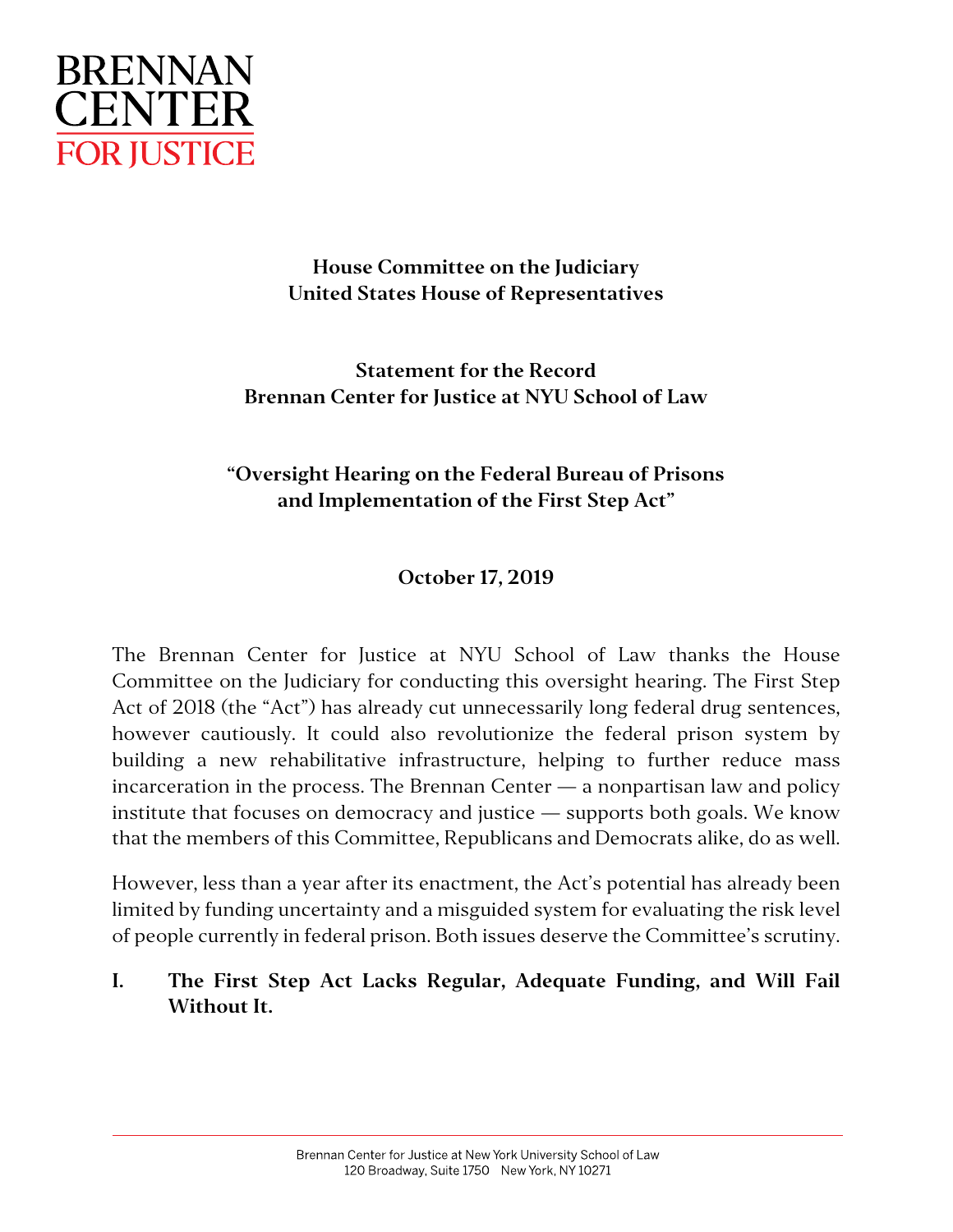Critical to its ultimate passage, the First Step Act's "prison reform" provisions require the Attorney General to create "evidence-based recidivism reduction programs and productive activities" for all people in federal prison within two years of enactment, and permits the immediate "preliminary" expansion of these programs.**[1](#page-1-0)** The Act authorizes \$75 million to fund these programs annually, beginning in the fiscal year that just ended and continuing through FY 2023.**[2](#page-1-1)** To date, however, none of that money has been appropriated. Instead, in late July, the Department of Justice ("DOJ") reallocated \$75 million from elsewhere in its budget to fund implementation through the end of the fiscal year — a period of a little over two months.**[3](#page-1-2)** It is unclear how that money was spent, or how September's continuing resolution affects those funds.**[4](#page-1-3)** And, Congress has not formally appropriated any of the \$75 million authorized for the *current* fiscal year.

This funding uncertainty prevents the Act from functioning as intended and undermines congressional objectives. Recidivism rates for people released from federal prison are, by all estimates, relatively high,**[5](#page-1-4)** something the Act's prison reform components were drafted to change.**[6](#page-1-5)** Unless those provisions are fully funded, and recidivism reduction programs made available broadly to incarcerated people, that goal will not be realized. Instead, the federal justice system will continue to fail people who become ensnared in it, perpetuating mass incarceration rather than reducing it.

Oversight and additional information are needed to determine (1) how DOJ and the Bureau of Prisons ("BOP") spent the implementation money available to them during FY 2019; (2) how much of that money remains available for use during FY 2020, if any, and how BOP plans to use it, and; (3) whether BOP has a plan to bridge future funding shortfalls. Congress should also act immediately to prevent

<span id="page-1-0"></span>**<sup>1</sup>** First Step Act of 2018 § 102(a), 18 U.S.C. § 3621(h)(2), (4) (2019).

<span id="page-1-1"></span>**<sup>2</sup>** First Step Act § 104(a).

<span id="page-1-2"></span>**<sup>3</sup>** Press Release, U.S. Dep't of Justice, Department of Justice Announces the Release of 3,100 Inmates Under First Step Act, Publishes Risk And Needs System (July 19, 2019), [https://www.justice.gov/opa/pr/department-justice-announces](https://www.justice.gov/opa/pr/department-justice-announces-release-3100-inmates-under-first-step-act-publishes-risk-and)[release-3100-inmates-under-first-step-act-publishes-risk-and;](https://www.justice.gov/opa/pr/department-justice-announces-release-3100-inmates-under-first-step-act-publishes-risk-and) *see also* U.S. Dep't of Justice, *Announcement of Major Developments on the Implementation of the First Step Act*, YOUTUBE (July 22, 2019),<https://youtu.be/t2kIMg9BLmg?t=1765> (implying the money would be spent down rapidly during the waning months of the fiscal year).

<span id="page-1-3"></span>**<sup>4</sup>** *See* Continuing Appropriations Act, 2020, and Health Extenders Act of 2019, Pub. L. No. 116-59, § 106(3), 113 Stat. 1093, 1095 (2019) (extending current appropriations through November 21, 2019).

<span id="page-1-4"></span>**<sup>5</sup>** *See, e.g.*, U.S. SENTENCING COMM'N, RECIDIVISM AMONG FEDERAL OFFENDERS: A COMPREHENSIVE OVERVIEW (2016), [https://www.ussc.gov/research/research-reports/recidivism-among-federal-offenders-comprehensive-overview.](https://www.ussc.gov/research/research-reports/recidivism-among-federal-offenders-comprehensive-overview) 

<span id="page-1-5"></span>**<sup>6</sup>** *See, e.g.*, 164 Cong. Rec. S7743 (statement of Sen. Booker); *id* at S7743-44 (statement of Sen. Durbin) (discussing bipartisan interest in recidivism-reduction programming).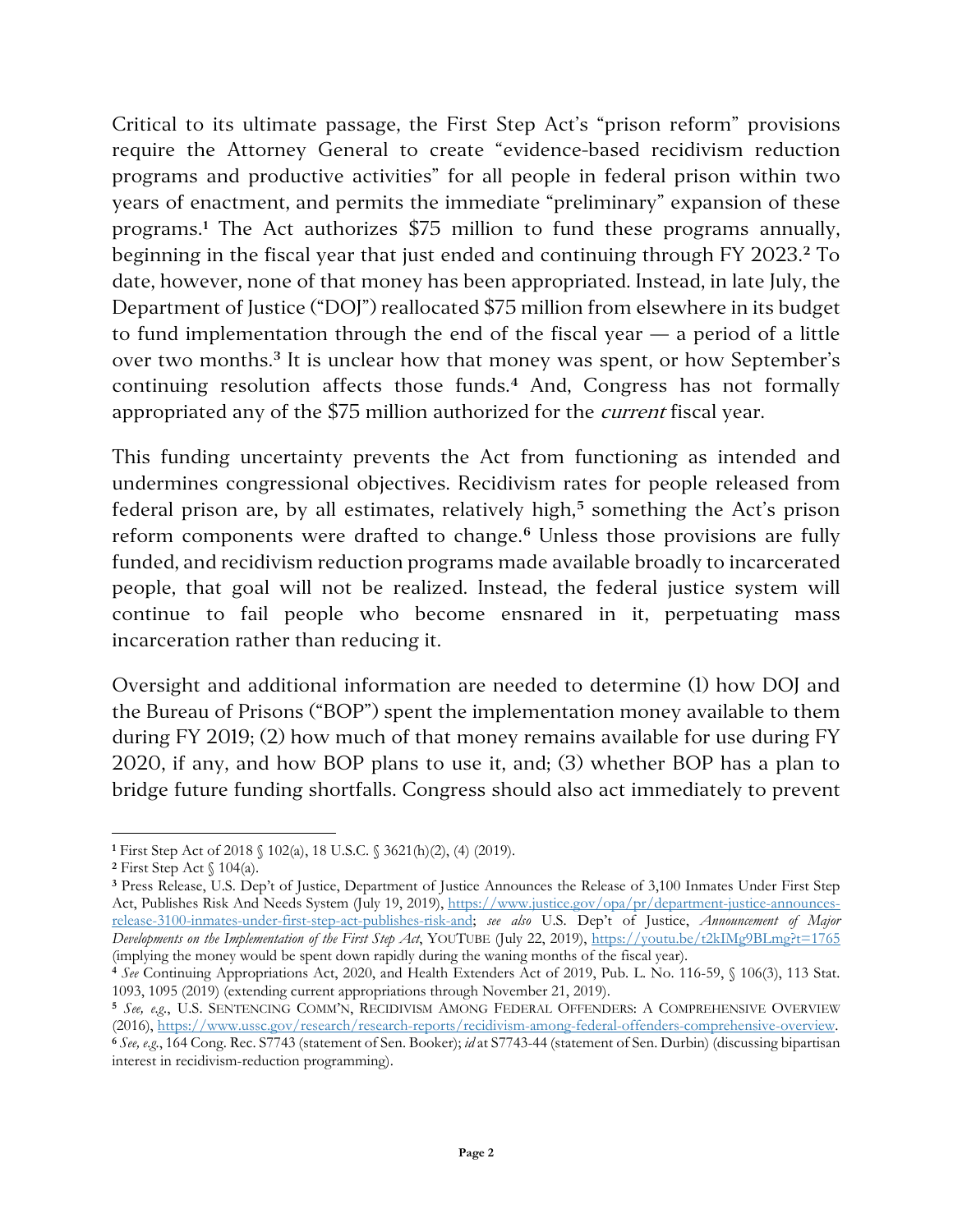such funding shortfalls in the future — a bipartisan goal that has already begun to gather support.**[7](#page-2-0)**

# **II. The First Step Act's Risk and Needs System Hinders the Bill's Rehabilitative Goals and Risks Aggravating Racial Disparities in the Justice System.**

This past July, the First Step Act passed a significant implementation hurdle when DOJ released the risk and needs system ("RNAS") required by the Act — a tool that BOP will use to determine the recidivism risk of incarcerated people, their needs during their incarceration, and reward them with credits toward transfer to prerelease custody.

As drafted, however, the system falls far short of what Congress intended. As explained in a comment letter submitted to DOJ by the Brennan Center in September 2019, the RNAS uses a short-sighted definition of recidivism, overstating risk in the incarcerated population; aggravates racial disparities despite Congress's clear hope that the system would minimize them; and fails to account for dynamic factors associated with rehabilitation, meaning that the system will undervalue progress made by incarcerated people toward preparing for a successful release. This final shortcoming will prove especially glaring as DOJ begins rolling out more recidivism reduction programming.

Rather than restating these arguments at length, please find the Brennan Center's comment letter attached for the Committee's reference. Furthermore, we share the concerns raised by the Committee in its own comment letter.<sup>[8](#page-2-1)</sup> Oversight is needed to ensure that DOJ implements the statute as Congress intended, by promoting and rewarding progress toward rehabilitation and minimizing racial disparities in the criminal justice system.

<span id="page-2-0"></span>**<sup>7</sup>** *See* Commerce, Justice, Science, and Related Agencies Appropriations Act, 2020, S. 2584, 116th Cong. (2019) (proposing to appropriate the full \$75 million for FY 2020).

<span id="page-2-1"></span>**<sup>8</sup>** Letter from Rep. Jerry Nadler, Chairman, Comm. on the Judiciary, U.S. House of Representatives et al. to Hon. William Barr, Attorney General, U.S. Dep't of Justice et al. (Sep. 6, 2019) (raising similar concerns about "the use of dynamic factors" and racial disparities, among others).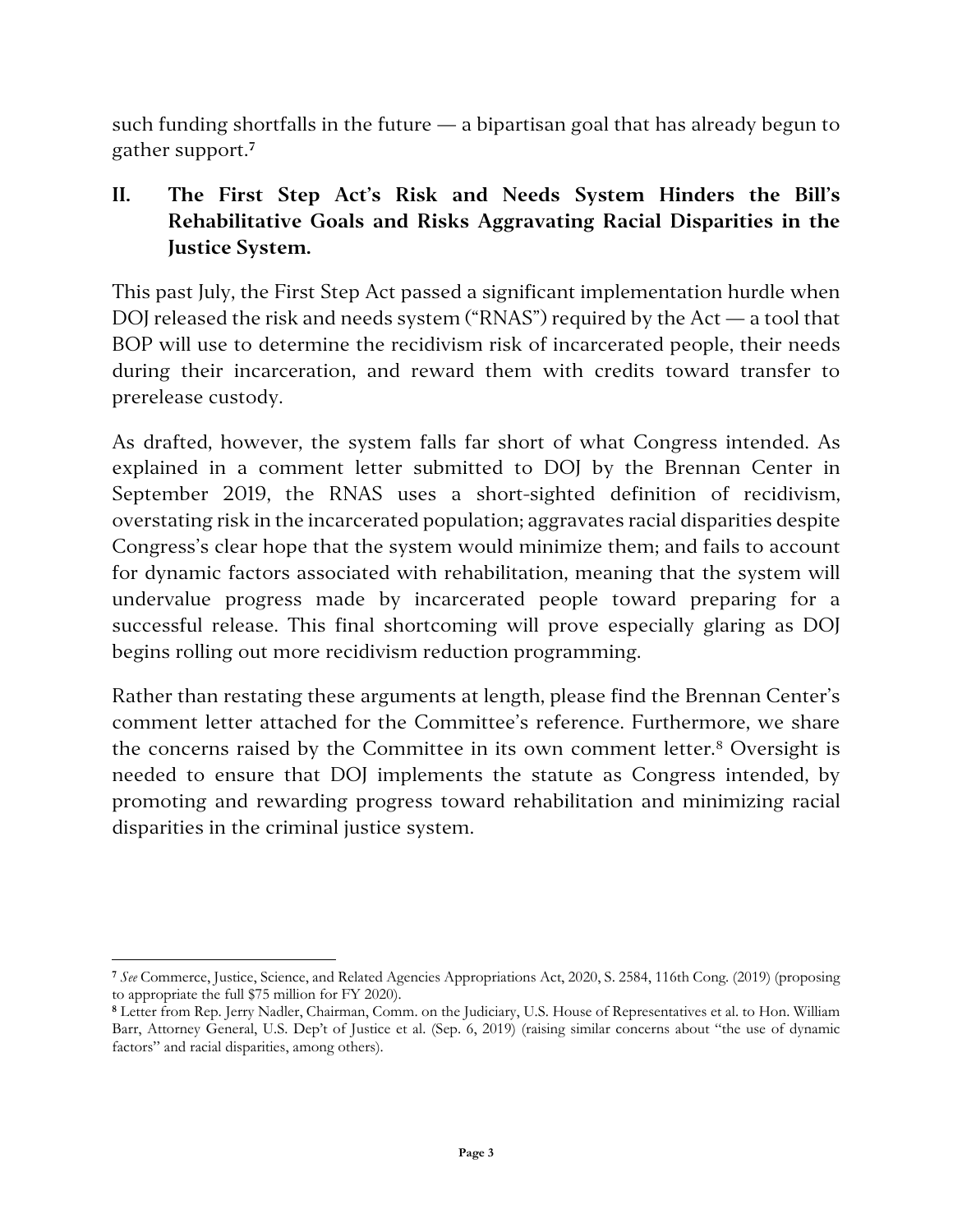## **Conclusion**

This Committee's hearing comes at a critical juncture: with the First Step Act's sentencing reform provisions already in effect, the Act's prison reform provisions must now be faithfully implemented for the Act to achieve its full potential. Funding shortfalls and questionable implementation decisions risk impairing that process. But these dangers are avoidable if Congress chooses to act. We urge the Committee to exercise its oversight powers accordingly, and appreciate the leadership the Committee has shown in convening this hearing.

Attachment: Brennan Center Public Comment on "PATTERN," the First Step Act Risk and Needs Assessment Tool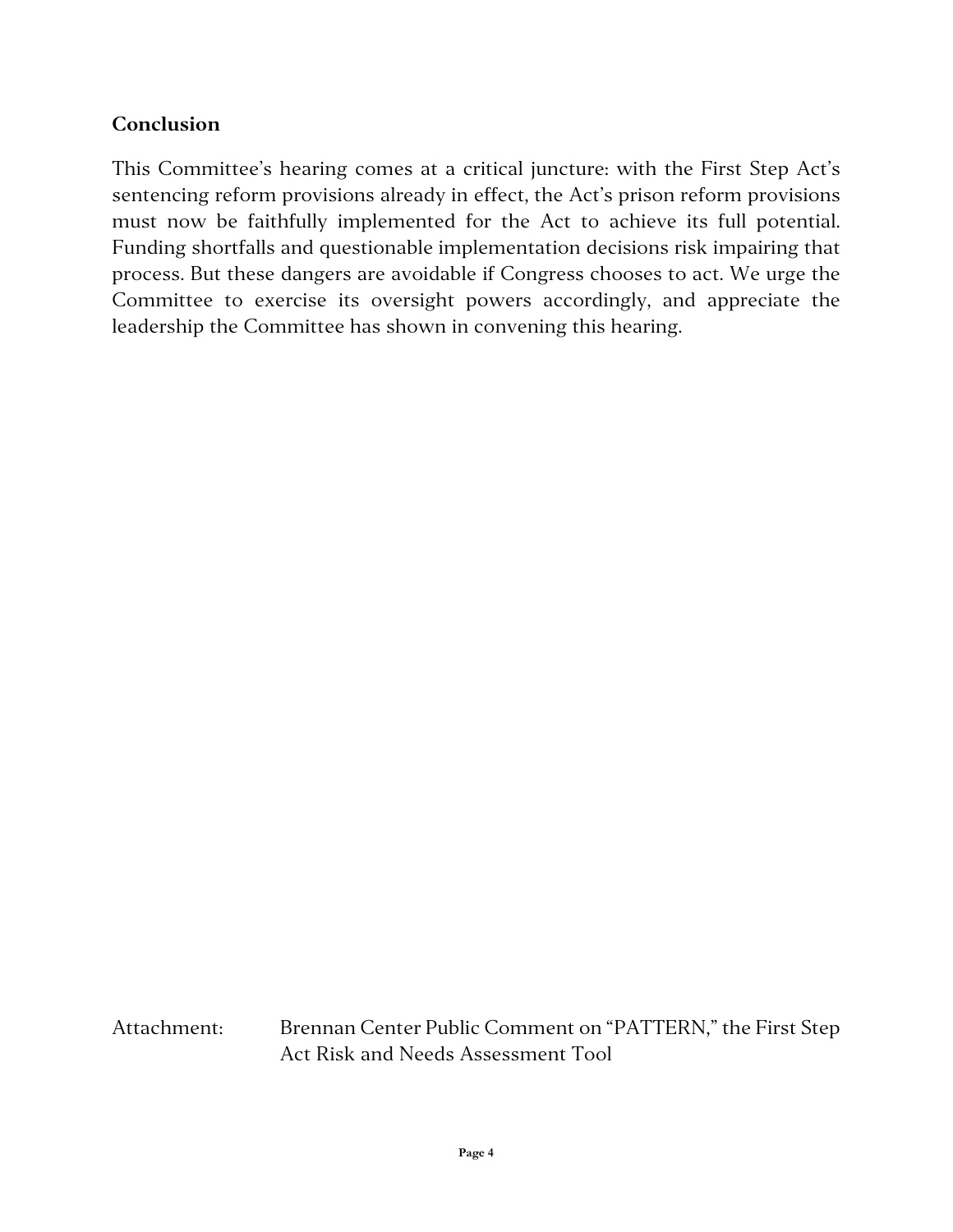

September 3, 2019

David B. Muhlhausen, Ph.D. Director, National Institute of Justice Office of Justice Programs Department of Justice 810 Seventh Street N.W. Washington, D.C. 20531

#### **Public Comment on "PATTERN," the First Step Act's Risk and Needs Assessment Tool**

Dear Director Muhlhausen:

Thank you for the opportunity to comment on the risk and needs assessment system ("RNAS") developed by the Department of Justice ("DOJ") to implement the First Step Act (the "Act").

Like many other civil rights organizations, the Brennan Center supported the Act for its potential to both reverse outdated drug sentencing laws and significantly expand the federal prison system's commitment to rehabilitation.<sup>[1](#page-4-0)</sup> These complementary goals will both help reduce mass incarceration: the first provides immediate relief, and the second helps people rebuild their lives, reducing recidivism and by extension the federal prison population in the long term. Thanks to the Act's retroactivity provisions, the first goal is already being realized.<sup>[2](#page-4-1)</sup> But the success of the second, long-term effort depends on careful implementation, faithful to the statute and to Congress's goals in passing it.

That faithful implementation depends in turn on the success of the RNAS, which will be used to assign a recidivism risk level to every person in BOP custody, and determine, among other things, what type of recidivism reduction programming they receive and how they are

<span id="page-4-1"></span>**<sup>2</sup>** *See* U.S. SENTENCING COMM'N, FIRST STEP ACT OF 2018 RESENTENCING PROVISIONS: RETROACTIVITY REPORT (2019), [https://www.ussc.gov/sites/default/files/pdf/research-and-publications/retroactivity-analyses/first-step-act/201900607-](https://www.ussc.gov/sites/default/files/pdf/research-and-publications/retroactivity-analyses/first-step-act/201900607-First-Step-Act-Retro.pdf) [First-Step-Act-Retro.pdf](https://www.ussc.gov/sites/default/files/pdf/research-and-publications/retroactivity-analyses/first-step-act/201900607-First-Step-Act-Retro.pdf) (detailing sentence reductions pursuant to First Step Act provisions).

<span id="page-4-0"></span>**<sup>1</sup>** *See* Tim Lau, *Historic Criminal Justice Reform Legislation Signed into Law*, BRENNAN CTR. FOR JUSTICE (Dec. 21, 2018), [https://www.brennancenter.org/blog/historic-criminal-justice-reform-legislation-signed-law.](https://www.brennancenter.org/blog/historic-criminal-justice-reform-legislation-signed-law)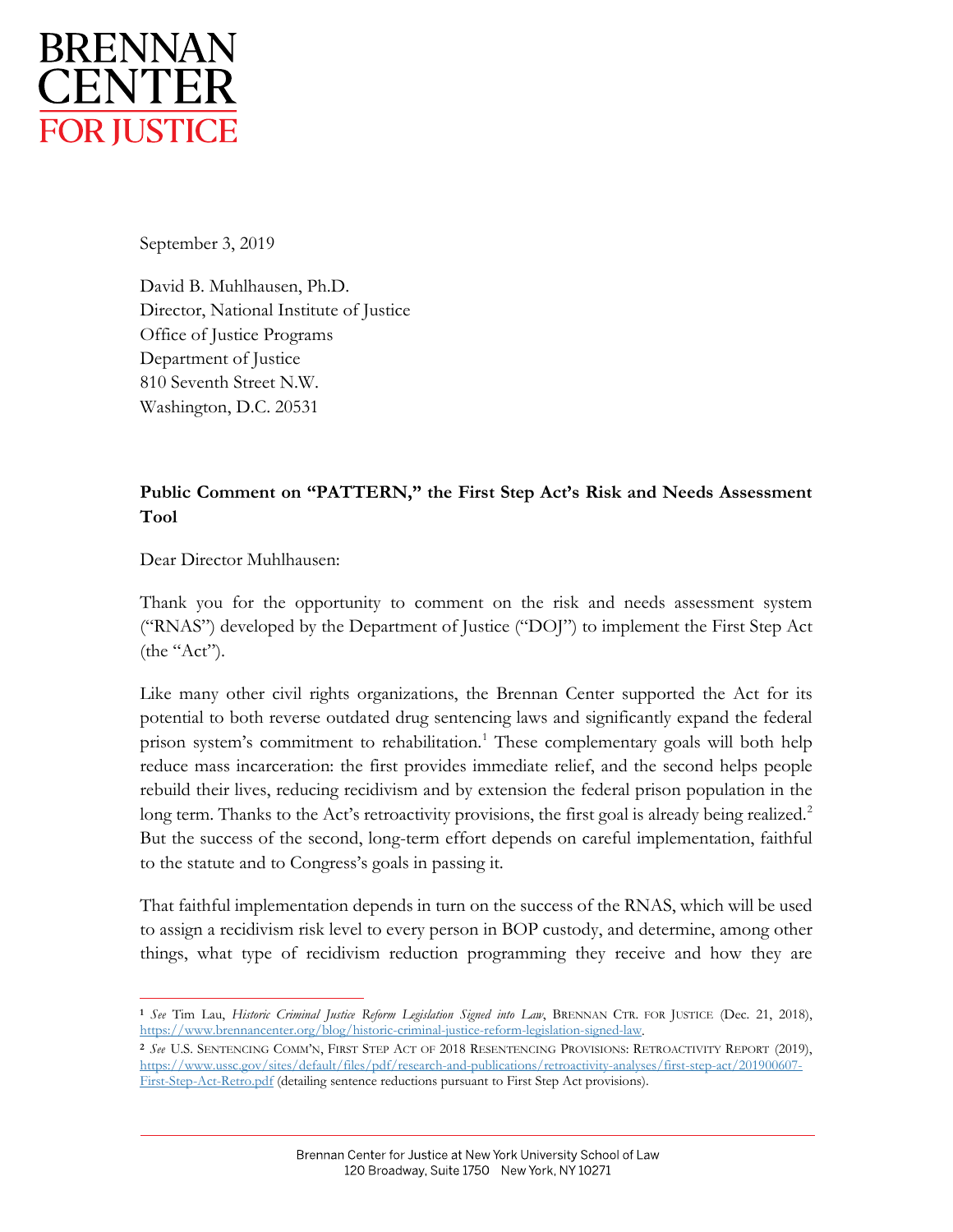rewarded for participation.<sup>[3](#page-5-0)</sup> We acknowledge that many questioned whether the First Step Act should include a risk assessment component at all,<sup>[4](#page-5-1)</sup> citing widespread concerns that these tools can entrench biases against communities of color.<sup>[5](#page-5-2)</sup> Because the decision to use such a system has already been made, our concern is that the RNAS operate in an unbiased and accurate manner and promote rehabilitation.

Unfortunately, PATTERN — the RNAS developed by DOJ to implement the First Step Act's prerelease custody credit program — appears to fall short of these goals in several critical ways. Accordingly, we urge DOJ to revise PATTERN to (1) base its risk determinations on a different metric of recidivism, one that is more consistent with the Act's public safety goals; (2) reduce racial disparities in ultimate risk classifications; and, consistent with the intent of the Act's drafters; and (3) truly incentivize rehabilitation.

We base our comments on a review of the report released on July 19, 2019, detailing PATTERN and the process behind its creation (the "Report").<sup>[6](#page-5-3)</sup>

### **I. By Defining Recidivism Based Predominantly on Short-Term Re-Arrest Rates, PATTERN Under-Values Public Safety and Artificially Inflates Recidivism Risk.**

PATTERN seeks to predict the likelihood that a given person in BOP custody will recidivate within a certain time after release.<sup>[7](#page-5-4)</sup> But recidivism can be defined in several ways — based on re-arrest, re-conviction, or re-incarceration — and measured over many different time periods.[8](#page-5-5)

Unfortunately, the Report's vague drafting leaves some uncertainty around PATTERN's recidivism metric. DOJ should first and foremost clarify what definition of "recidivism" the system will use, both for PATTERN's general tool and its tool focused on violent recidivism.

<span id="page-5-0"></span>**<sup>3</sup>** First Step Act of 2018 § 101(a), 18 U.S.C. § 3632(a) (2019).

<span id="page-5-1"></span>**<sup>4</sup>** *See* H.R. Rep. 115-699, at 103 (2018) (presenting, in Dissenting Views, the concerns of House Democrats and civil rights organizations about risk assessment tools).

<span id="page-5-2"></span>**<sup>5</sup>** *See, e.g.*, Michelle Alexander, *The Newest Jim Crow*, N.Y. TIMES, Nov. 8, 2018, [https://nyti.ms/2QwqWqi.](https://nyti.ms/2QwqWqi) 

<span id="page-5-3"></span>**<sup>6</sup>** OFFICE OF THE ATT'Y GENERAL, U.S. DEP'T OF JUSTICE, THE FIRST STEP ACT OF 2018: RISK AND NEEDS ASSESSMENT SYSTEM (2019) [hereinafter *RNAS Report*], [https://www.nij.gov/documents/the-first-step-act-of-2018-risk-and-needs](https://www.nij.gov/documents/the-first-step-act-of-2018-risk-and-needs-assessment-system.pdf)[assessment-system.pdf.](https://www.nij.gov/documents/the-first-step-act-of-2018-risk-and-needs-assessment-system.pdf)

<span id="page-5-4"></span>**<sup>7</sup>** *Id.* at 5-6; *see also* First Step Act § 101(a); 18 U.S.C. § 3632(a)(1) (providing statutory mandate).

<span id="page-5-5"></span>**<sup>8</sup>** *See, e.g*, BUREAU OF JUSTICE STATISTICS, U.S. DEP'T OF JUSTICE, 2018 UPDATE ON PRISONER RECIDIVISM:A9-YEAR FOLLOWUP PERIOD (2015-2014) 3 (2018),<https://www.bjs.gov/index.cfm?ty=pbdetail&iid=6266> (noting different definitions); U.S. SENTENCING COMM'N, RECIDIVISM AMONG FEDERAL OFFENDERS: A COMPREHENSIVE OVERVIEW 7 (2016) <https://www.ussc.gov/research/research-reports/recidivism-among-federal-offenders-comprehensive-overview> (same); *see also* LAUREN-BROOKE EISEN ET AL., BRENNAN CTR. FOR JUSTICE, HOW MANY AMERICANS ARE UNNECESSARILY INCARCERATED? 27 n.101 (2016), [https://www.brennancenter.org/publication/how-many-americans-are-unnecessarily](https://www.brennancenter.org/publication/how-many-americans-are-unnecessarily-incarcerated)[incarcerated.](https://www.brennancenter.org/publication/how-many-americans-are-unnecessarily-incarcerated)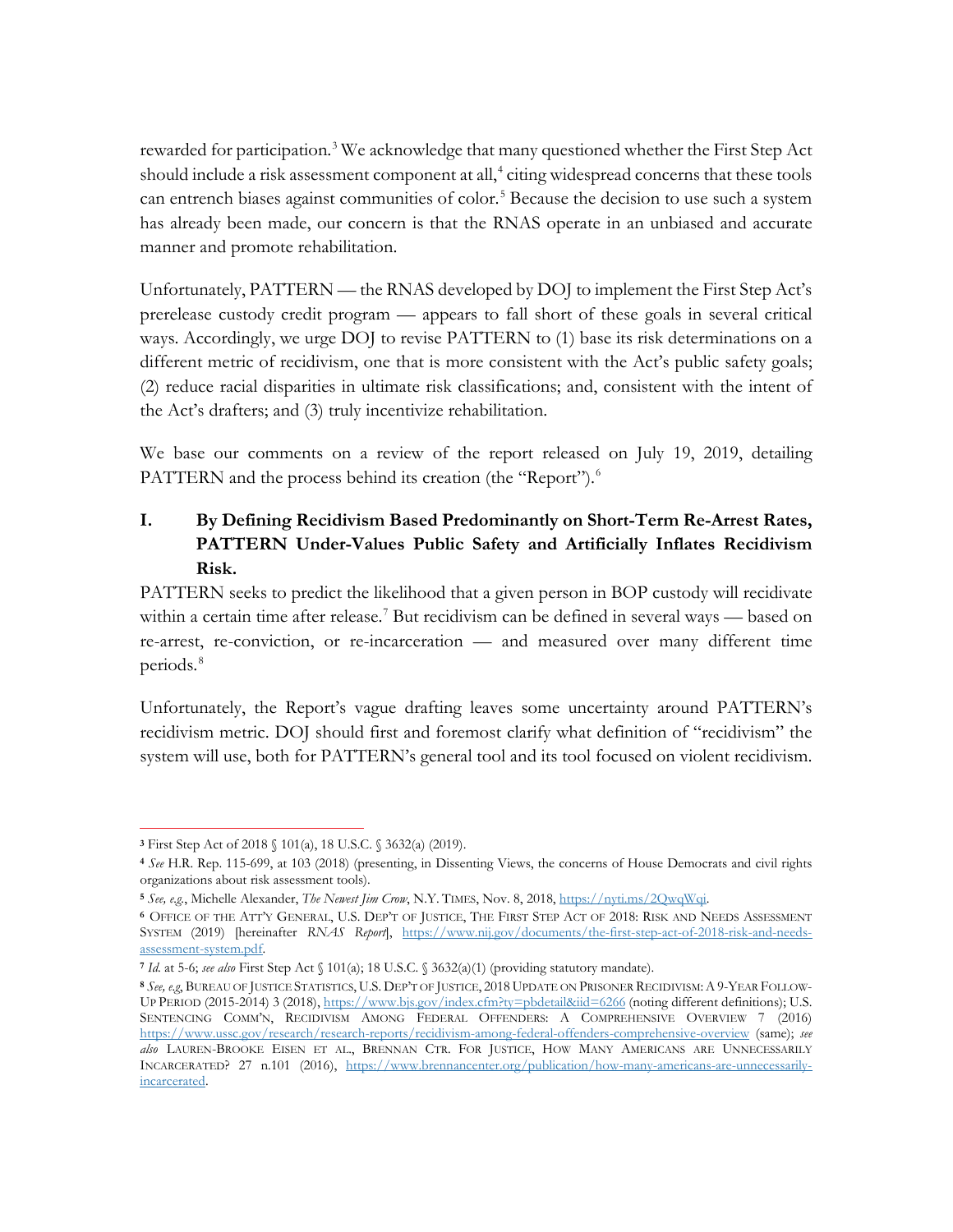Based on our reading of the Report, however, PATTERN's general tool was designed around a very broad definition: the risk that an incarcerated person would face a "new arrest **or** return to BOP custody within three years of release" (emphasis added).<sup>[9](#page-6-0)</sup> Because return to BOP custody is significantly less common than arrest, that definition would collapse to one based on re-arrest risk.

But that definition of recidivism would create significant room for error, as arrest does not always indicate actual involvement in criminal activity. The problem is especially pronounced if PATTERN classifies arrests for *state* crimes as recidivating events. Prosecution patterns vary widely from state to state, but in all cases we are aware of, a significant drop-off occurs between arrest and conviction.<sup>[10](#page-6-1)</sup> In New York City, for example, just 55 percent of felony arrests in 2018 converted to a judgment of conviction. For misdemeanors, the rate is even lower — just 36 percent, with more than half of all arrests ending in dismissal in 2018.<sup>[11](#page-6-2)</sup> Further, while arrests are very common, with approximately 10.5 million effected in 2017, just one third of those arrests related to the most serious offenses tracked by the FBI (so-called Part I index crimes). $^{12}$  $^{12}$  $^{12}$ 

Because arrest represents a poor proxy for serious criminality, designing PATTERN around re-arrest risk would fail to account for public safety while artificially inflating recidivism in the measured population.[13](#page-6-4) DOJ should re-design the system to assign risk levels based on something more closely associated with harm, such as re-conviction or re-incarceration.

If this re-design proves necessary, it would certainly entail additional analysis and data.<sup>[14](#page-6-5)</sup> But narrowing the definition of recidivism from "any arrest" would improve the tool significantly by tailoring it more narrowly toward actual public safety risks.<sup>[15](#page-6-6)</sup> Notably, this is hardly a novel proposal. While many risk assessment tools focus on re-arrest, re-conviction and re-

<span id="page-6-0"></span>**<sup>9</sup>** *RNAS Report*, *supra* note 6, at 49-50. The version of PATTERN used to predict general recidivism appears especially broad. *See id.* at 50 (defining a recidivating event as "any arrest or return to BOP custody following release").

<span id="page-6-1"></span>**<sup>10</sup>** National data on conviction rates are notoriously hard to find. For one recent source, *see, e.g.*, BRIAN A REAVES, BUREAU OF JUSTICE STATISTICS, U.S. DEP'T OF JUSTICE, FELONY DEFENDANTS IN LARGE URBAN COUNTIES, 2009 — STATISTICAL TABLES 24 tbl. 21 (2013),<https://www.bjs.gov/index.cfm?ty=pbdetail&iid=4845> (noting conviction rates near or below 75 percent for most offenses).

<span id="page-6-2"></span>**<sup>11</sup>** NEW YORK STATE DIVISION OF CRIMINAL JUSTICE SERVICES, NEW YORK CITY: ADULT ARRESTS DISPOSED (2014-18) (2019)[, https://www.criminaljustice.ny.gov/crimnet/ojsa/dispos/nyc.pdf.](https://www.criminaljustice.ny.gov/crimnet/ojsa/dispos/nyc.pdf)

<span id="page-6-3"></span>**<sup>12</sup>** FED. BUREAU OF INVESTIGATION, U.S. DEP'T OF JUSTICE, CRIME IN THE UNITED STATES, 2017, tbl. 29 (2018), [https://ucr.fbi.gov/crime-in-the-u.s/2017/crime-in-the-u.s.-2017/topic-pages/tables/table-29.](https://ucr.fbi.gov/crime-in-the-u.s/2017/crime-in-the-u.s.-2017/topic-pages/tables/table-29)

<span id="page-6-4"></span>**<sup>13</sup>** *See* Jessica M. Eaglin, *Constructing Recidivism Risk*, 67 EMORY L.J. 59, 94-97 (2017), [https://bit.ly/2MNHDPS.](https://bit.ly/2MNHDPS)

<span id="page-6-6"></span><span id="page-6-5"></span>**<sup>14</sup>** *See id.* at 77-78 (noting that the definition of recidivism affects the volume and type of data needed to construct a tool). **<sup>15</sup>** *See* Anna Roberts, *Arrests as Guilt*, 70 ALA. L. REV. 987, 1007-08 (2019) (criticizing the "fusion of arrest and guilt" in risk assessments); *cf.* Sandra G. Mayson, *Dangerous Defendants*, 127 YALE L.J. 490, 562 & n.316 (suggesting that conviction may be "too under-inclusive to be useful" for risk assessment tools in the *pretrial* context, based on "conversations with statisticians in the field," but agreeing that '"[a]ny arrest' is an overbroad proxy for harm").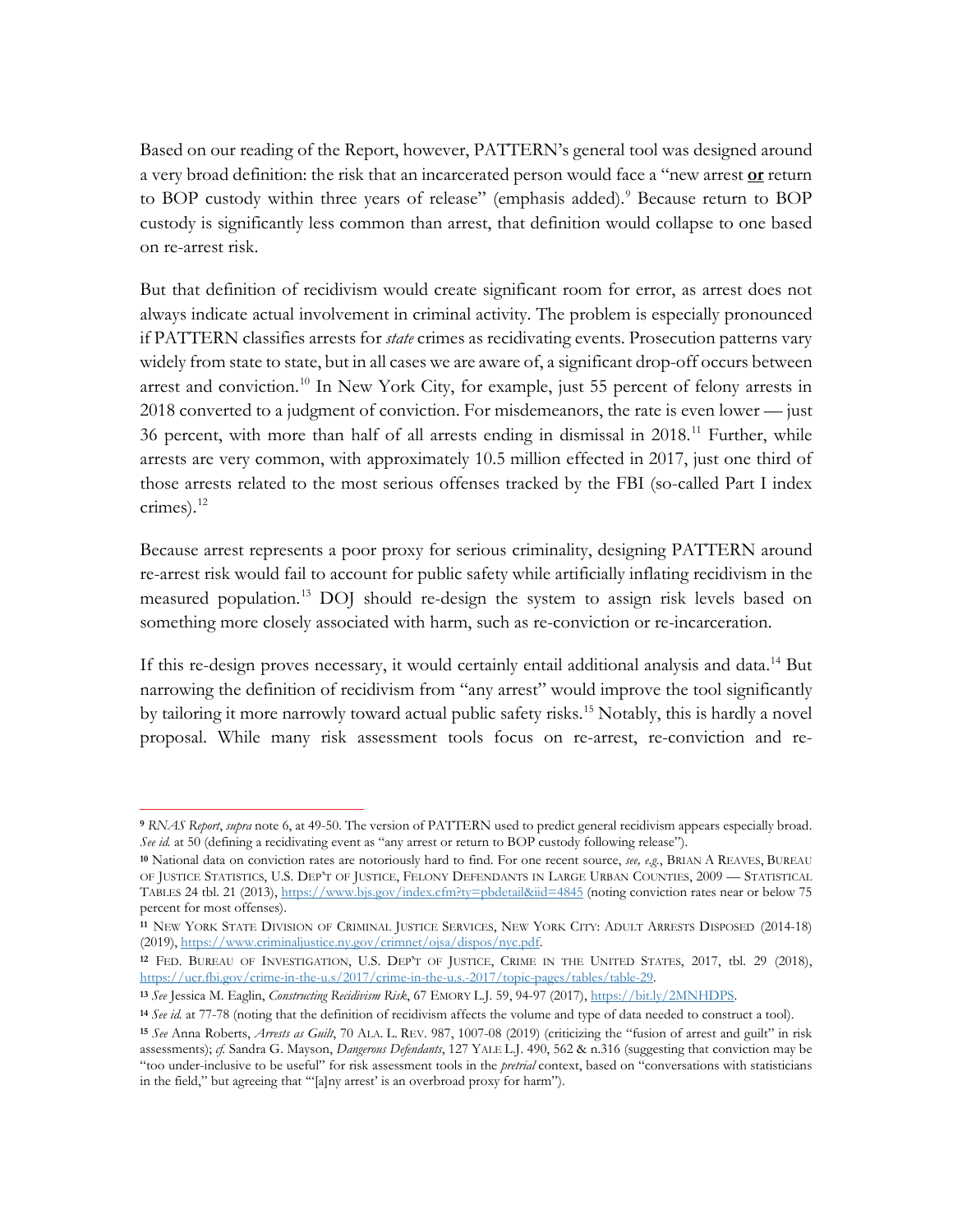incarceration are other common metrics.<sup>[16](#page-7-0)</sup> Indeed, one tool cited by the Report for its effort to reduce racial disparities defines recidivism based on a new *adjudication* rather than a new arrest.<sup>[17](#page-7-1)</sup> PATTERN should do the same.

#### **II. PATTERN Creates Significant Racial Disparities.**

During the development of the RNAS, several stakeholders expressed concern that any risk assessment tool would exacerbate racial disparities within the criminal justice system, especially if not designed to mitigate that outcome.<sup>[18](#page-7-2)</sup> Those concerns appear to have been well-founded. According to the Report, during development, PATTERN identified more than half of all Black men (53 percent) in the diagnostic sample as having a high risk of recidivism, compared to 29 percent of white men. Indeed, the plurality of white men (30 percent) were classified as "minimum risk"; just 7 percent of Black men received the same classification.<sup>[19](#page-7-3)</sup>

These disparities likely result from PATTERN's heavy reliance on criminal history,<sup>[20](#page-7-4)</sup> a factor known, even in research cited by the Report's authors, to negatively and inequitably affect how Black people are classified by risk assessment tools.<sup>[21](#page-7-5)</sup> Due to historical discrimination and enforcement patterns, Black men and women may have longer criminal records than their white counterparts despite similar offending patterns. Blacks are disproportionately arrested for drug offenses, for example, despite using drugs at rates similar to whites.<sup>[22](#page-7-6)</sup>

Beyond that, Black communities are routinely the targets of discriminatory police practices, artificially inflating the number of arrests in that population. Despite making up just under a quarter of the city's population, at the peak of New York City's "stop and frisk" initiative,

<span id="page-7-0"></span>**<sup>16</sup>** *See* SUSAN TURNER ET AL., UNIV. OF CAL. IRVINE, CENTER FOR EVIDENCE-BASED CORRECTIONS, DEVELOPMENT OF THE CALIFORNIA STATIC RISK ASSESSMENT (CSRA): RECIDIVISM RISK PREDICTION IN THE CALIFORNIA DEPARTMENT OF CORRECTIONS AND REHABILITATION 7 tbl. 4 (2013), [https://bit.ly/2LglG8R;](https://bit.ly/2LglG8R) *see also, e.g.*, PAMELA M. CASEY ET AL., CTR. FOR SENTENCING INITIATIVES, NAT'L CTR. FOR STATE COURTS, OFFENDER RISK & NEEDS ASSESSMENT INSTRUMENTS: A PRIMER FOR COURTS 9, A-59 (2014)[, https://bit.ly/2KJhi1Q](https://bit.ly/2KJhi1Q) (citing STRONG, a Washington State tool, which defines recidivism risk as "a subsequent conviction . . . for a felony offense committed within three years").

<span id="page-7-1"></span>**<sup>17</sup>** *RNAS Report*, *supra* note 6, at 60 nn.29-30 (citing Zachary Hamilton et al, *Optimizing Youth Risk Assessment Performance: Development of the Modified Positive Achievement Change Tool in Washington State*, 46 CRIM. JUST. & BEHAV. 1106, 1112-13 (2019) (defining, in turn, recidivism as "a new adjudication for any charge" within a given date range)).

<span id="page-7-2"></span>**<sup>18</sup>** See, e.g., Letter from Monique L. Dixon, Dep. Director of Policy, NAACP LDF, to David B. Muhlhausen, Director, Nat'l Inst. of Justice (April 12, 2019); Letter from ACLU et al. to David B. Muhlhausen, Director, Nat'l Inst. of Justice (April 12, 2019); Letter from JustLeadershipUSA to David B. Muhlhausen, Director, Nat'l Inst. of Justice (April 11, 2019), [https://www.ncjrs.gov/pdffiles1/nij/253115.pdf.](https://www.ncjrs.gov/pdffiles1/nij/253115.pdf) 

<span id="page-7-3"></span>**<sup>19</sup>** *RNAS Report*, *supra* note 6, at 62.

<span id="page-7-4"></span>**<sup>20</sup>** *Id.* at 55 (assigning as many as 30 points based on criminal history).

<span id="page-7-5"></span>**<sup>21</sup>** *Id.* at 60 nn.29-30 (citing Hamilton, *supra* note 17, at 1123 (stating that "improvements in the M-PACT" — that is, more equitable outcomes — "are likely the result of weighting procedures, reducing the importance of criminal history in the prediction equation.")); *see also* Eaglin, *supra* note 13, at 95-99; Letter from ACLU et al. to David B. Muhlhausen, Director, Nat'l Inst. of Justice (Apr. 12, 2019), at 5 & nn.25-26, https://www.ncjrs.gov/pdffiles1/nij/253115.pdf.

<span id="page-7-6"></span>**<sup>22</sup>** JESSICA EAGLIN & DANYELLE SOLOMON, BRENNAN CTR. FOR JUSTICE, REDUCING RACIAL AND ETHNIC DISPARITIES IN JAILS: RECOMMENDATIONS FOR LOCAL PRACTICE 10 (2015), [https://www.brennancenter.org/publication/reducing-racial](https://www.brennancenter.org/publication/reducing-racial-and-ethnic-disparities-jails-recommendations-local-practice)[and-ethnic-disparities-jails-recommendations-local-practice;](https://www.brennancenter.org/publication/reducing-racial-and-ethnic-disparities-jails-recommendations-local-practice) *see also, e.g.*, *Criminal Justice Fact Sheet*, NAACP, [https://www.naacp.org/criminal-justice-fact-sheet/.](https://www.naacp.org/criminal-justice-fact-sheet/)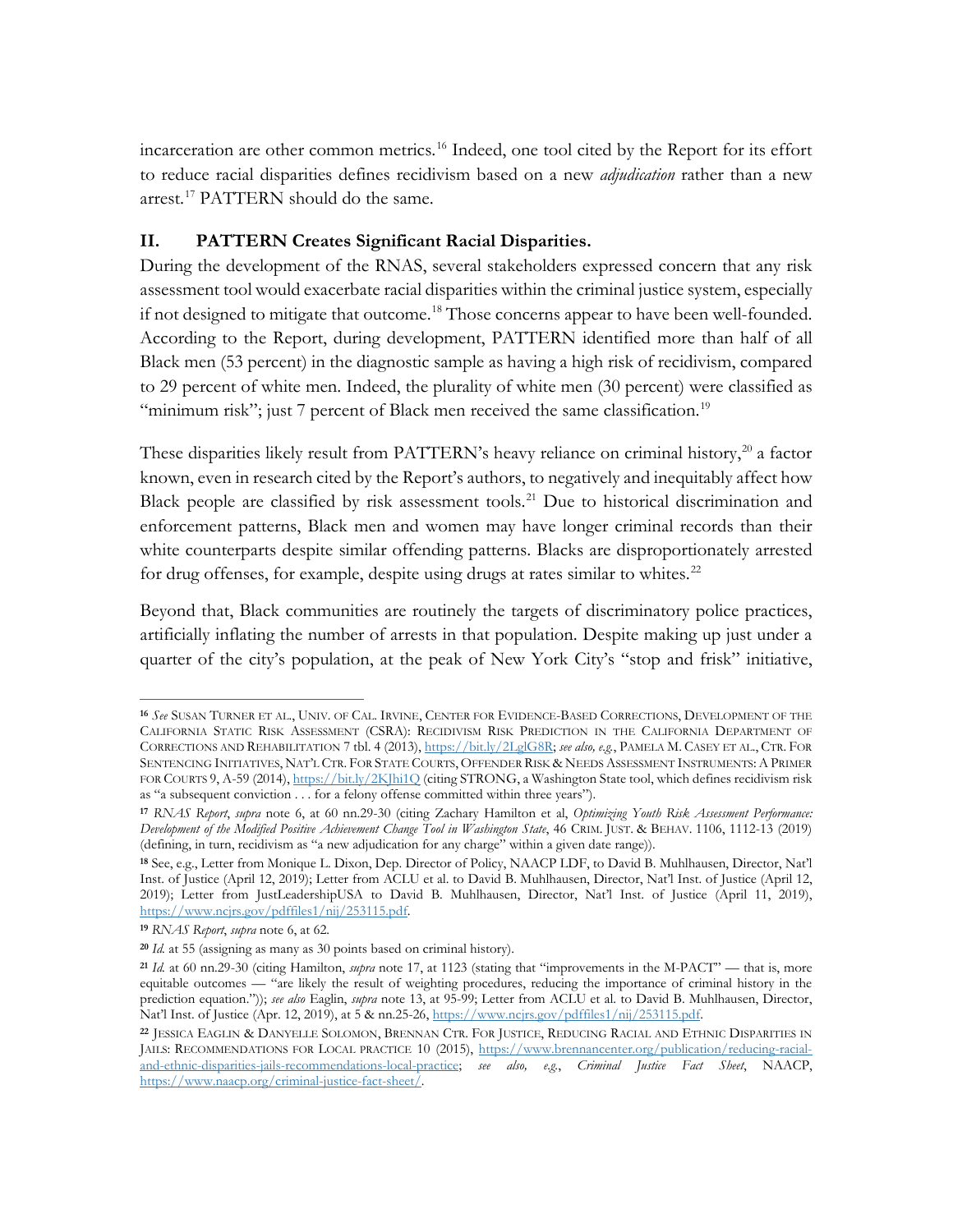Blacks were targeted in more than half of all stops.<sup>[23](#page-8-0)</sup> Similarly, successive DOJ investigations revealed racially discriminatory policing in Ferguson, Mo. (arrest practices), Baltimore, Md. (disproportionate stops, arrests, false arrests, and uses of force), and Chicago, Ill. (use of force patterns).<sup>[24](#page-8-1)</sup>

Over the course of decades, these discriminatory enforcement patterns helped create the reality of mass incarceration. Any risk assessment tool should be designed to limit the risk of bias from static factors that, like criminal history, are determined in part by that legacy.

But the Report details no effort to reduce racial disparities during the design process, apart from the mere inclusion of *some* dynamic factors<sup>[25](#page-8-2)</sup> — a statutory requirement.<sup>[26](#page-8-3)</sup> Some options exist. Theoretically, for example, PATTERN could be designed to incorporate criminal history in a novel way, by discounting the impact of drug convictions. Better yet, it could exclude arrest records entirely when "scoring" someone's criminal history, for the reasons stated in the previous section, and focus solely on a person's history of conviction and incarceration. Instead, PATTERN simply relies on the "criminal history score" assigned to each incarcerated person under BRAVO, BOP's existing risk assessment tool.<sup>[27](#page-8-4)</sup> To the best of our knowledge, BRAVO makes no such creative provision.<sup>[28](#page-8-5)</sup>

We leave it to other experts to determine how best to modify PATTERN to minimize its negative impact on racial disparities. Our concern is that no such effort appears to have been made so far.

#### **III. Contrary to Congress's Stated Purpose in Passing the First Step Act, PATTERN Appears to Undervalue Rehabilitation.**

Lastly, PATTERN appears to under-value dynamic factors related to rehabilitation. In the "general" version of PATTERN, men in BOP custody can receive a total of 72 points based

<span id="page-8-0"></span>**<sup>23</sup>** *Floyd v. City of New York*, 959 F. Supp.2d 540, 572-74 (S.D.N.Y. 2013) (describing the racial breakdown of stops).

<span id="page-8-1"></span>**<sup>24</sup>** *See* Mark Berman & Wesley Lowery, *The 12 Key Highlights from the DOJ's Scathing Ferguson Report*, WASH. POST, Mar. 4, 2015, [https://www.washingtonpost.com/news/post-nation/wp/2015/03/04/the-12-key-highlights-from-the-dojs-scathing-](https://www.washingtonpost.com/news/post-nation/wp/2015/03/04/the-12-key-highlights-from-the-dojs-scathing-ferguson-report/)

[ferguson-report/;](https://www.washingtonpost.com/news/post-nation/wp/2015/03/04/the-12-key-highlights-from-the-dojs-scathing-ferguson-report/) U.S.DEP'T OF JUSTICE,CIVIL RIGHTS DIV.,INVESTIGATION OF THE BALTIMORE CITY POLICE DEPARTMENT 47-73 (2016), [https://www.justice.gov/opa/file/883366/download;](https://www.justice.gov/opa/file/883366/download) U.S. DEP'T OF JUSTICE, CIVIL RIGHTS DIV. & U.S. ATTORNEY'S OFFICE, N.D. ILL., INVESTIGATION OF THE CHICAGO POLICE DEPARTMENT 145-48 (2017), [https://www.justice.gov/opa/file/925846/download.](https://www.justice.gov/opa/file/925846/download)

<span id="page-8-2"></span>**<sup>25</sup>** *RNAS Report*, *supra* note 6, at 60 ("when developing PATTERN, there was an attempt to include many predictive dynamic indicators," partially "to reduce potential sources of racial disparity").

<span id="page-8-3"></span>**<sup>26</sup>** First Step Act § 101(a), 18 U.S.C. § 3631(b)(4)(C) (obligating the Attorney General to review the RNAS annually to, among other things, ensure inclusion "dynamic" factors), § 3632(a)(4) (stating that the RNAS "shall be used to" periodically re-assess each incarcerated person's recidivism risk "based on factors including indicators of progress, and of regression, that are dynamic and that can reasonably be expected to change while in prison").

<span id="page-8-4"></span>**<sup>27</sup>** *RNAS Report*, *supra* note 6, at 45, 55.

<span id="page-8-5"></span>**<sup>28</sup>** We reached out to BOP, asking to review documentation on BRAVO cited in the Report (*see RNAS Report*, *supra* note 6, at 44 n.8), but were informed that those documents may be proprietary. Email from Scott D. Camp, Senior Research Analyst, Federal Bureau of Prisons, to author (Aug. 6, 2019, 01:22 PM EST) (on file with author). If this or other documentation on BRAVO exists in the public domain, we were unable to locate it but welcome the chance to review it.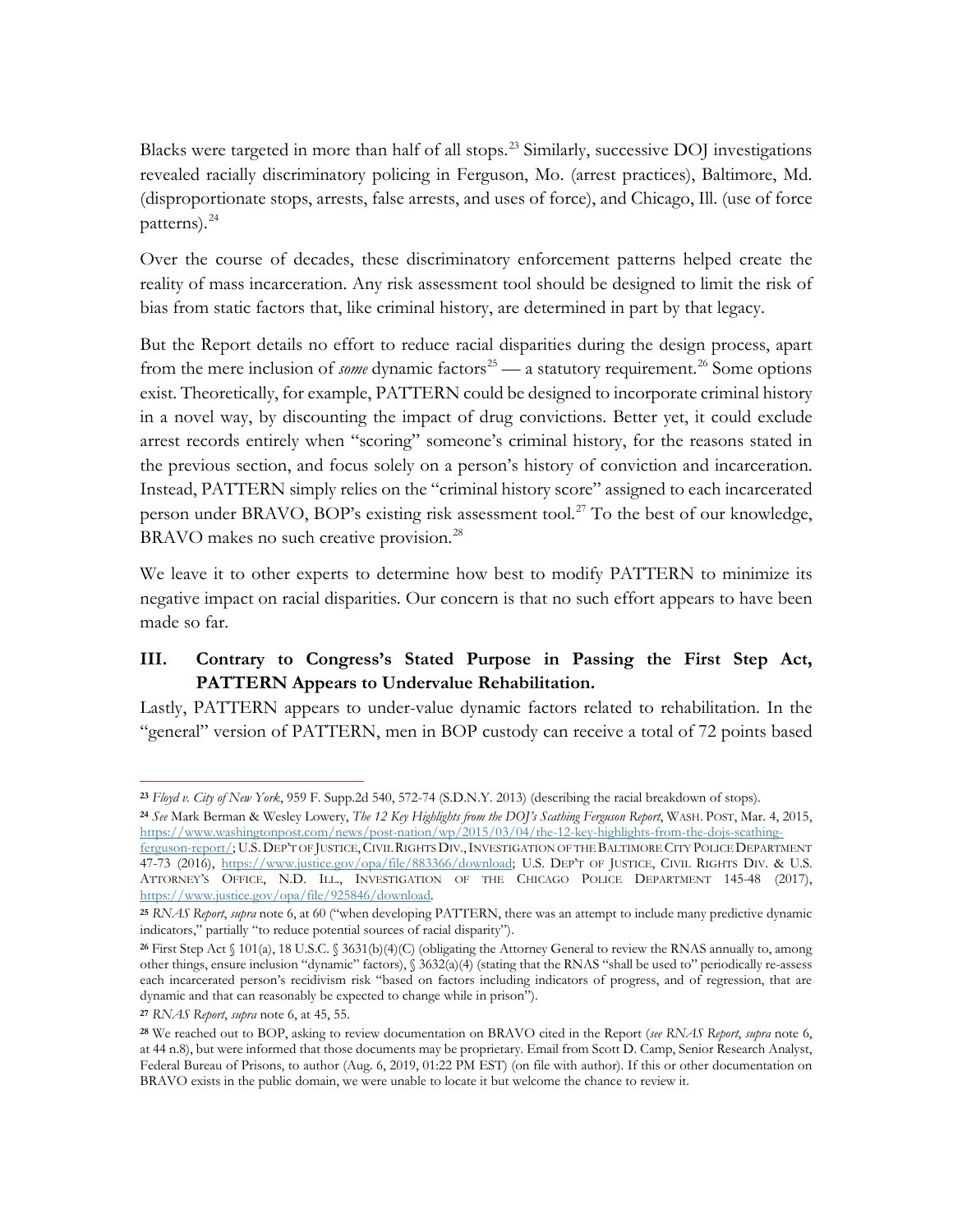solely on unchangeable factors related to age or criminal history.<sup>[29](#page-9-0)</sup> By comparison, they can earn a maximum reduction of just 12 points by completing recidivism reduction programs.<sup>[30](#page-9-1)</sup> Participation in prison education programs, which is proven to reduce recidivism, $31$  is barely scored, and not scored at all for men.<sup>[32](#page-9-3)</sup> And completing vocational courses appears to *increase* risk level.<sup>[33](#page-9-4)</sup>

Tellingly, for men, whether the person surrendered to federal custody, a static factor, counts for 12 points — as much as completing more than 10 recidivism reduction programs.<sup>[34](#page-9-5)</sup> Postsentencing voluntary surrenders, the only type that PATTERN appears to score, are rare, occurring in only 25 percent of the diagnostic sample.<sup>[35](#page-9-6)</sup> Worse, our understanding is that such surrenders occur most frequently in cases presenting special circumstances or involving affluent defendants. PATTERN should value rehabilitation above access and privilege.

Taken together, the balance of factors seems to reflect an over-reliance on static factors and an under-valuing of rehabilitative factors. That structure is the opposite of what Congress intended. For example, one architect of an early draft of the Act, then-Rep. Robert Goodlatte (R-Va.), praised the final product for "plac[ing] a new focus on rehabilitation."[36](#page-9-7) And Sen. John Cornyn (R-Texas), whose support was likely critical to the Act receiving a floor vote,  $37$ insisted that it would "allow[] prisons to help criminals transform their lives."[38](#page-9-9) Consistent with the letter of the law, PATTERN affords some weight to dynamic factors. But it does not appear to go beyond this minimal requirement, or account for the fact that incarcerated people may, in Sen. Cornyn's words, transform their lives.

We appreciate that this combination of factors has resulted in a model that appears to predict recidivism risk within the training dataset.<sup>[39](#page-9-10)</sup> But in its current iteration, the under-valuing of dynamic factors means PATTERN is ill-equipped to deal with changing recidivism patterns

<span id="page-9-0"></span>**<sup>29</sup>** *RNAS Report*, *supra* note 6, at 53-55. While "Age at time of assessment" is technically changeable, the method of changing it — ageing while incarcerated — is hardly the type of "dynamic" factor "indicat[ive] of progress and of regression" that Congress had in mind. *See* First Step Act § 101(a); 18 U.S.C. § 3632(a)(4). Therefore we consider it a static factor.

<span id="page-9-1"></span>**<sup>30</sup>** *RNAS Report*, *supra* note 6, at 54.

<span id="page-9-2"></span>**<sup>31</sup>** *See, e.g.*, LOIS M. DAVIS ET AL., RAND CORP., EVALUATING THE EFFECTIVENESS OF CORRECTIONAL EDUCATION: A META-ANALYSIS OF PROGRAMS THAT PROVIDE EDUCATION TO INCARCERATED ADULTS (2013), [https://www.rand.org/pubs/research\\_reports/RR266.html.](https://www.rand.org/pubs/research_reports/RR266.html) 

<span id="page-9-3"></span>**<sup>32</sup>** *RNAS Report*, *supra* note 6, at 56.

<span id="page-9-4"></span>**<sup>33</sup>** *Id.* at 54. We believe that this may be a typographical error.

<span id="page-9-5"></span>**<sup>34</sup>** *Id.* at 54, 56.

<span id="page-9-6"></span>**<sup>35</sup>** *RNAS Report*, *supra* note 6, at 44 n.7 (clarifying how BRAVO defines "voluntary surrender"), 45 (adopting that definition for PATTERN), and 48 (stating that only 25 percent of people in the diagnostic sample had voluntarily surrendered). **<sup>36</sup>** 164 Cong. Rec. H10346-04 (2018) (statement of Rep. Goodlatte).

<span id="page-9-8"></span><span id="page-9-7"></span>**<sup>37</sup>** *See* Ames C. Grawert & Tim Lau, *How the FIRST STEP Act Became Law — and What Happens Next,* BRENNAN CTR. FOR JUSTICE (Jan. 4, 2019)[, https://www.brennancenter.org/blog/how-first-step-act-became-law-and-what-happens-next.](https://www.brennancenter.org/blog/how-first-step-act-became-law-and-what-happens-next) 

<span id="page-9-9"></span>**<sup>38</sup>** 164 Cong. Rec. S7639-03 (2018) (statement of Sen. Cornyn).

<span id="page-9-10"></span>**<sup>39</sup>** *RNAS Report*, *supra* note 6, at 56-57.